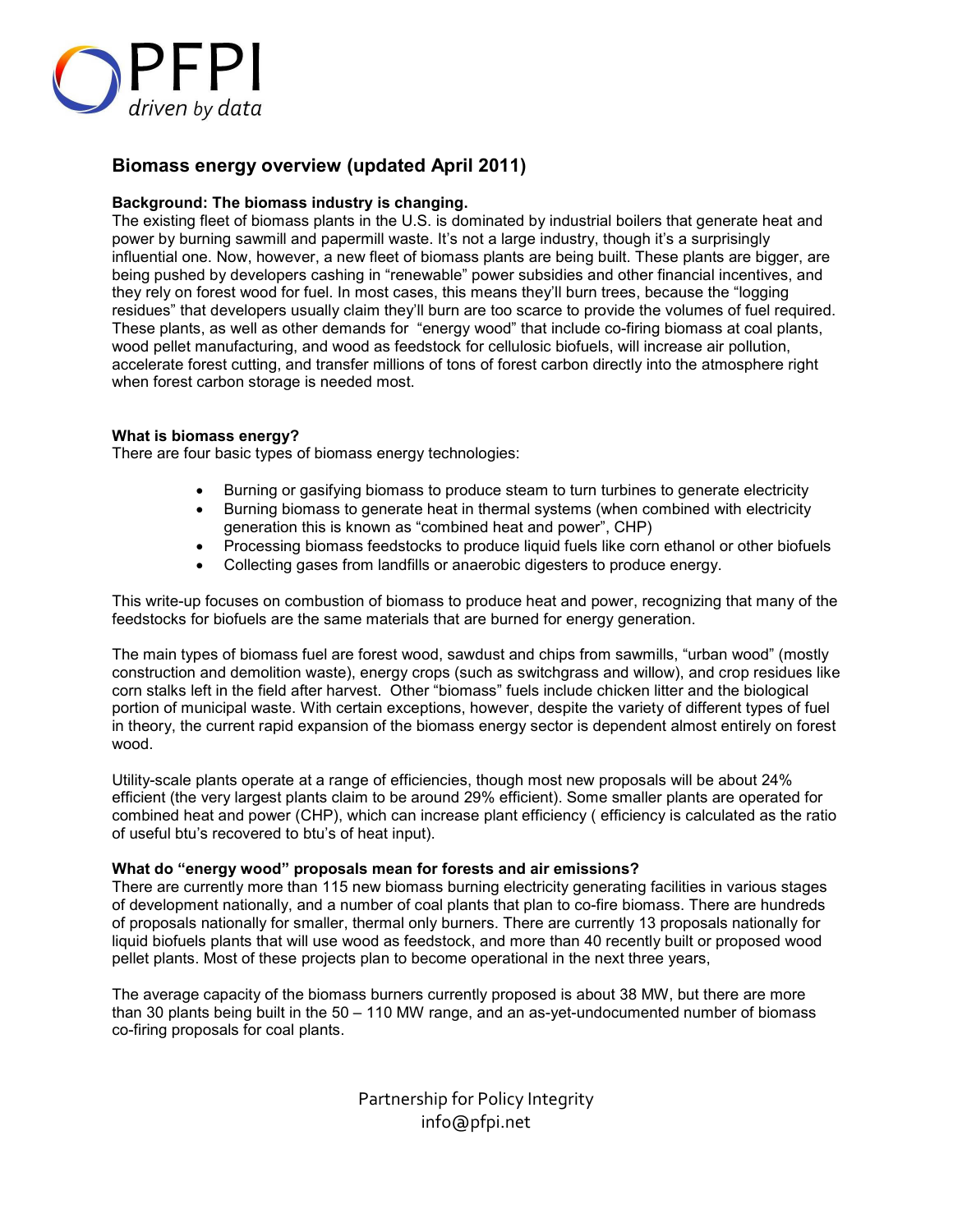A 50-megawatt plant burns around 2,550 pounds of green wood per minute. Here's a photo of the McNeil biomass plant in Burlington, Vermont, showing the size of the woodpile, and the piles of logs awaiting chipping as fuel.



(Many thanks to Chris Matera of Massachusetts Forest Watch for providing this photo)

McNeil's own documentation states that the plant is fueled with "low-quality trees and logging waste" (so much for claims by biomass developers that they don't use whole trees as fuel) and that the plant burns 76 tons of wood an hour.

The more than 115 "standalone" biomass plants planned to come on line in the next three years will burn around 55 million tons of wood, or the equivalent of about 650,000 clear-cut acres per year by 2014, assuming average forest biomass per acre in the US. An unknown amount of wood will be required for co-firing in coal plants, with estimates for Ohio alone, where the State's Public Utilities Commission has approved over 2,100 MW of biomass power, of about 20 million tons of wood required for fuel annually. Wood demand from new and proposed wood pellet production facilities represents about another 20 million tons a year, and wood demand for liquid biofuels represents another 10 million tons per year, for a combined "clearcut equivalent" of about 1.2 million acres *per year* to meet emerging biomass energy wood demand.

We show these numbers to convey the magnitude of what's proposed; that doesn't mean we assume that forests will be clear-cut for fuel, although Maine, the state with the most biomass plants now, allows clearcuts of up to 250 acres for biomass. It is important to realize, however, that if forests are *not* clear-cut to provide fuel – for instance, if only half the wood per acre is removed – it will take twice as many acres of forest to supply the needed wood. It is not uncommon for biomass operations to remove half the standing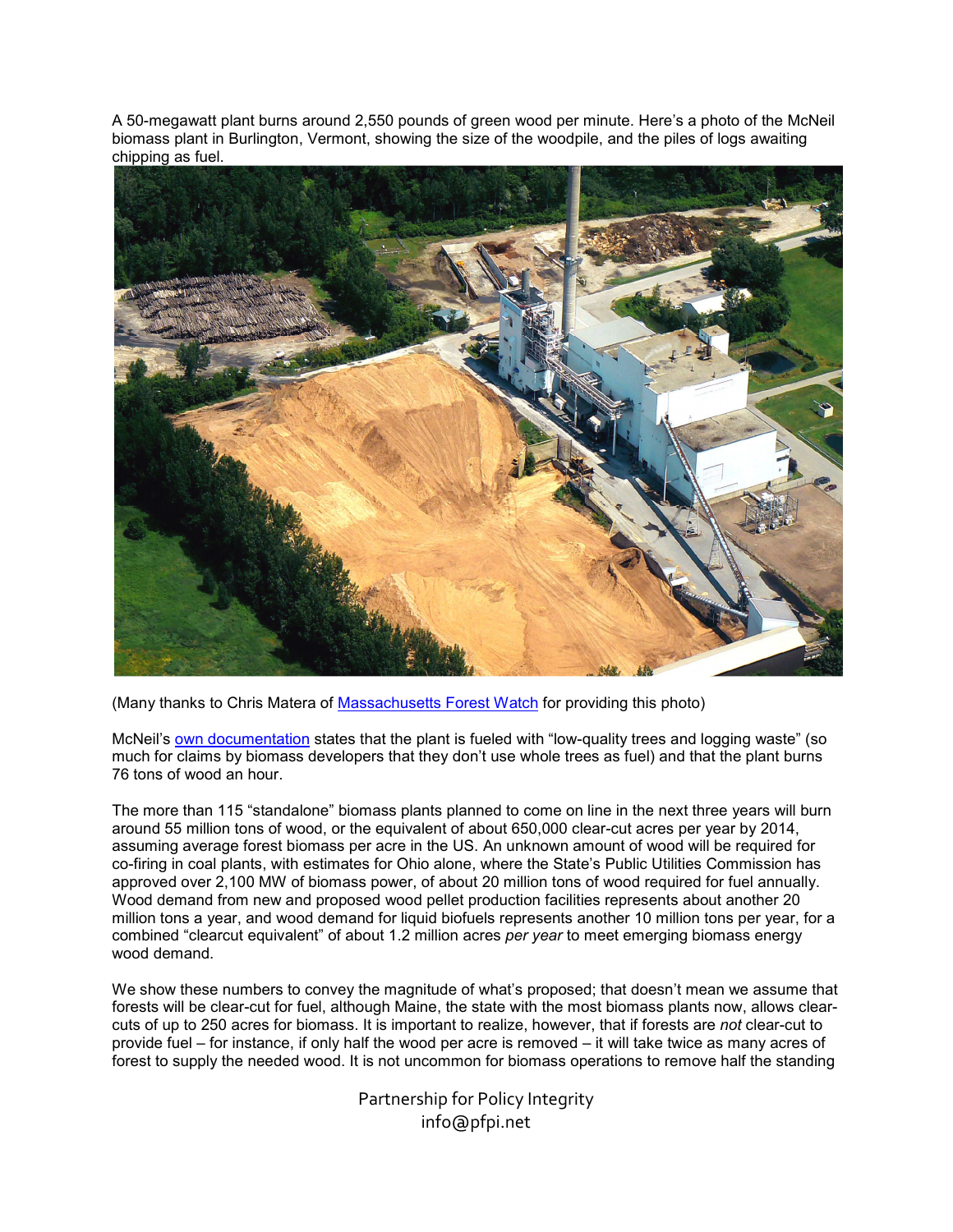trees, because the large equipment used for industrial scale biomass harvesting can't operate in a tight environment, and also because biomass harvesting is not cost-effective unless it's done intensively. Biomass proponents make many claims that "thinning" forests for biomass "improves" forest health, but such claims should be contrasted with the wreckage left after an industrial biomass harvesting operation has moved through a forest.

## **What's behind the explosion in biomass energy?**

Biomass energy is booming because in theory, biomass energy is renewable and "carbon neutral" and can reduce carbon emissions that accelerate global warming. Because it is considered renewable it is eligible for multiple tax credits, subsidies, and incentives. In practice, however, wood-burning biomass is the biggest carbon polluter of all, per unit of energy generated. It is worse than coal, worse than oil, and worse than natural gas, both because of the low energy to carbon ratio inherent in wood, and also because biomass facilities generally operate at considerably lower efficiencies than fossil fueled facilities. Typical CO<sub>2</sub> emissions at a utility-scale biomass plant are 150% those of a coal-burner, and 300 – 400% those of natural gas facility (click here for a more detailed explanation of carbon accounting for biomass).

Biomass plants that burn "waste" wood that would decompose and emit carbon dioxide even if not used as fuel, are often considered as carbon neutral. Proponents argue that since this material will end up as  $CO<sub>2</sub>$  in the atmosphere anyway, why not use it to generate some power in the meantime? However, it is important to remember that burning emits carbon instantaneously, while decomposition takes years and even decades, and in the case of the waste wood left over from logging operations, actually builds soil carbon in the meantime.

While people can argue about whether burning waste is really carbon neutral in a meaningful timeframe, there really shouldn't be any argument about whether it's a good idea to cut trees to burn in power plants. As shown by the Manomet Study, increasing forest harvesting to provide biomass fuel unambiguously and dramatically increases carbon emissions, relative to fossil fuels, both because wood is such a high carbon, low efficiency fuel, and because cutting forests for fuel decreases their ability to take carbon dioxide out of the atmosphere. This combined effect of high stack emissions and degradation of forest carbon uptake capacity contributes to high "net" emissions for biomass power (see more here).

## **Biomass power threatens forests and will increase CO2 emissions**

The vast majority of the over 115 biomass electricity generating plants under construction or in the permitting process plan on burning wood as fuel. Proponents of biomass typically claim that biomass plants will be powered by branches and treetops left over from commercial logging operations, but these claims don't stand up to scrutiny. To the contrary, in every state we have analyzed, including Washington, Vermont, Massachusetts, Wisconsin and New York, the amount of slash generated by logging operations falls far short of the amount needed to feed the proposed biomass burners. In other states, including Ohio and North Carolina, utilities have been more forthright and simply admitted that biomass electricity generation means cutting and burning trees.

Although the trees burned in these boilers may eventually grow back, it takes many decades, if not a century, to "renew" the forest resource and "neutralize" the substantial and immediate pulse of carbon injected into the atmosphere when they are burned. And in any case, simply re-growing biomass that has been cut and burned doesn't necessarily reduce net energy emissions compared to simply continuing to burn fossil fuels, because using biomass to generate energy emits a lot more carbon than using fossil fuels, while diminishing the ability of forests to sequester carbon for decades (see the section on carbon emissions for a more detailed explanation of why biomass facilities are not renewable or carbon neutral in any meaningful sense of the terms).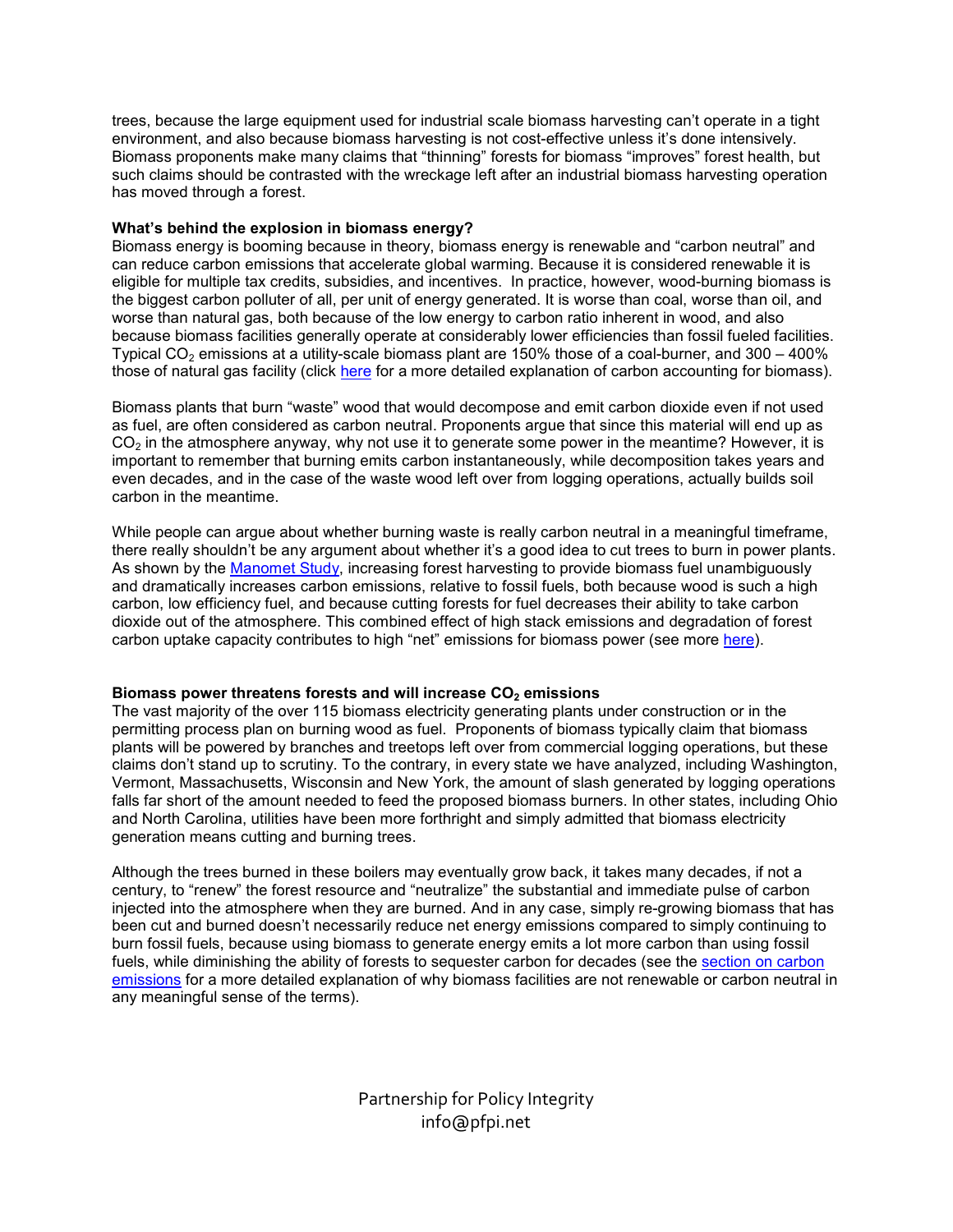#### **Biomass Thermal vs. Electricity Generation**

Using biomass for heating is fundamentally more efficient than using it to drive a turbine for electricity generation, meaning that fuel demand per unit useful output is reduced. In general, biomass burners operated for heat, or for combined heat and power, are also significantly smaller than utility-scale electrical generating plants, which demand hundreds of thousands of tons of wood a year. These facts combined mean that thermal biomass and combined heat and power generation represents less of a threat to forests than large-scale electricity generation plants.

But biomass energy for thermal and electrical generation do share many of the same problems as utilityscale power generation.

Whatever the size of the biomass burner, if it is fueled by increased forest harvesting, its net carbon emissions will be greater than a comparably sized fossil fueled facility, requiring years to multiple decades for forest regrowth to erase the carbon debt created by removing trees. The 2009 Searchinger et al paper "Fixing a critical climate accounting error" provides a concise description of why increasing forest harvesting for fuel increases carbon emissions. The Manomet Study provided the research and modeling that showed why this is true on the ground, demonstrating that fueling even small, efficient biomass burners with whole trees increases net carbon emissions over using fossil fuels for two to three decades.

And fuel demands for even small facilities can be a challenge to meet. In 2004, Middlebury College in Vermont conducted a wood fuel sustainability study that concluded that their proposed (now built) 2 MW combined-heat-and-power gasification plant would require 40,000 acres of forest to provide fuel, once current sawtimber and firewood demands on the forest were taken into account. Scaled up, such a proposal would require one million acres of land to supply a 50 MW plant. Middlebury College has since initiated a pilot willow-growing project, to provide fuel when the local chip supply tightens, although early results from a test-firing of the willow fuel indicate that fuel moisture is a significant problem. The Middlebury plant uses about 20,000 tons of fuel a year, compared to the 650,000 tons per year that a 50 MW facility requires.

Some biomass burners are fueled by wood pellets, which burn more cleanly and efficiently than the raw green wood typically burned at utility-scale biomass plants. This is because wood pellets are generally made of the white, debarked trunkwood of larger trees, which has been dried to produce optimum combustion. Given the inputs required to create pellet fuels, the process of pellet production itself is extremely wasteful and polluting, requiring about two and a half tons of trees to produce one ton of finished pellets and emitting large amounts of particulate matter and other pollutants. Pellet production, primarily for thermal biomass, is a looming threat to forests and climate as demand for pellets grows steadily, particularly in European markets.

And biomass energy facilities of all scales can be significant air polluters. In particular, pollution from small thermal systems can be problematic due to their low smokestack heights, minimal emissions controls, and close proximity to sensitive populations such as school children. Large facilities typically have more sophisticated pollution control equipment, but the sheer amount of wood burned means that these plants typically emit tens to hundreds of tons of hazardous air pollutants, particulate matter, nitrogen oxides, sulfur dioxide, and carbon monoxide (see the section on air pollution for more details).

## **Air pollution emissions from biomass**

Burning wood emits large amounts of air pollution, and existing biomass plants in the US are generally quite old and lacking modern emissions controls. EPA recently fined two plants in California's Central Valley for failing to install emissions controls and otherwise flaunting responsible practice.

While new biomass burners are somewhat cleaner than existing plants, it is surprising to most people that wood, supposedly a "clean" fuel, has an emissions profile very similar to that of coal. (See the air pollution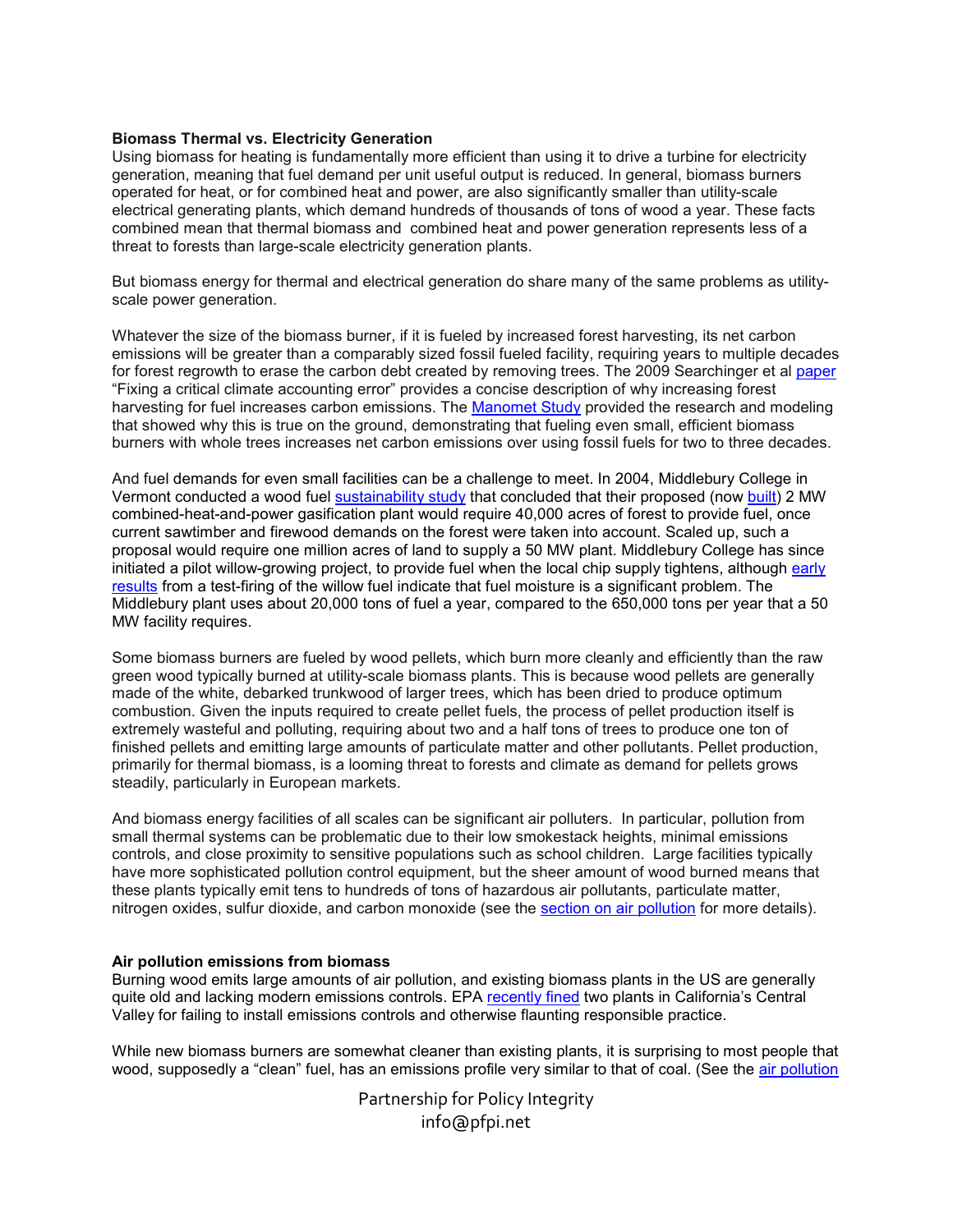section for more detail). EPA recently acknowledged this by setting a single "solid fuels" emission standard for coal and biomass for the pollutants regulated under the "boiler rule", which is the part of the Clean Air Act that regulates emissions of hazardous air pollutants. Allowable emissions of particulate matter, hydrochloric acid, and mercury are the same for biomass and coal under the boiler rule, and allowable emissions of carbon monoxide (which EPA treats as a proxy for organic HAPs like formaldehyde and benzene) and dioxins/furans are considerably higher for biomass than coal.

Emissions of pollutants from burning any fuel are a function of the emissions inherent to combustion, and the efficacy of emissions controls. The largest biomass plants are small in comparison to an average coal plant, and it is generally not cost-effective for biomass plants to install the most effective control technologies. Consequently, claims that biomass is "cleaner burning" than coal are not justified, with the exception that sulfur emissions from coal are almost always higher than from biomass (though sulfur dioxide emissions from biomass plants burning sulfur rich fuels will overlap with emissions at the lower end of coal plants burning low-sulfur coal; this would be the case with the sulfur emissions limit set for the We Energies/Domtar biomass plant in Wisconsin; see our comments)

To give an idea of how much pollution a biomass plant can produce, here are emissions numbers from the air permit and application documents for the proposed 100 MW Gainesville Renewable Energy Center (GREC) in Florida, contrasted with air permit numbers from the Pioneer Valley Energy Center (PVEC), a 431 MW gas and diesel plant proposed in Westfield, Massachusetts.

| The 100 MW Gainesville Renewable       |                     |                |                     |                  |                       |
|----------------------------------------|---------------------|----------------|---------------------|------------------|-----------------------|
| Energy biomass plant will emit         |                     |                |                     |                  |                       |
| dramatically more pollution than a 431 | <b>GREC: 100</b>    | <b>GREC</b>    | <b>PVEC: 431 MW</b> | <b>PVEC: nat</b> |                       |
| MW gas/diesel plant in Massachusetts,  | <b>IMW</b> biomass: | <b>biomass</b> | nat gas/diesel:     | gas/diesel       | <b>GREC</b> rate as % |
| both as total tons, and as Ib per MWh  | tons per year       | Ib/MWh         | tons per year       | <b>Ib/ MWh</b>   | <b>PVEC rate</b>      |
| Nitrogen oxides                        | 416.4               | 0.95           | 91.9                | 0.05             | 1953%                 |
| Carbon monoxide                        | 713.8               | 1.63           | 59                  | 0.03             | 5214%                 |
| <b>Particulate matter</b>              | 249.8               | 0.57           | 49.1                | 0.03             | 2193%                 |
| Sulfur dioxide                         | 243.9               | 0.56           | 16.7                | 0.01             | 6295%                 |
| Volatile organic compounds             | 77.3                | 0.18           | 23.8                | 0.01             | 1400%                 |
| <b>Hazardous air pollutants</b>        | 24.7                | 0.06           | 5.1                 | 0.003            | 2087%                 |
| Carbon dioxide                         | 1,232,225           | 2.813          | 1,432,825           | 759              | 371%                  |

# **Greenhouse gas emissions from biomass burning**

Burning one ton of green wood emits a little more than one ton of  $CO<sub>2</sub>$  (assuming wood has 45% moisture content, an industry standard). Carbon dioxide from new standalone facilities will be about 55 million tons per year, or 78 million tons if preliminary estimates of co-firing are included. Emissions from the standalone biomass facilities are about 50 percent worse than coal per megawatt of energy produced and three to four times (400%) the emissions from natural gas, although emissions from a biomass boiler will be 612% those from a new natural gas boiler at the We Energies/Domtar plant in Wisconsin (click here for our letter on that project). For perspective, 78 million tons of carbon dioxide emissions projected to be emitted annually by recent and proposed biomass burning is about the same amount of fossil-fuel  $CO<sub>2</sub>$ emissions from the combined electric power sectors in AK (4.7 m tons), ME (5.2 m tons), NH (6.1 m tons), CT (8.9 m tons), HI (9.5 m tons), OR (10.4 m tons), WA (14.9 m tons), and NJ. (17.7 m tons) in 2009.

## **Current regulation**

In January 2010, the EPA proposed to give all biomass burning facilities a three-year exemption from  $CO<sub>2</sub>$ monitoring and emissions controls under the so-called "tailoring rule" of the Clean Air Act (the formal proposal was issued in March 2011). The agency is now embarking on a review to determine how to account for carbon emissions from biomass electricity generation. The outcome of this review will greatly

Partnership for Policy Integrity

info@pfpi.net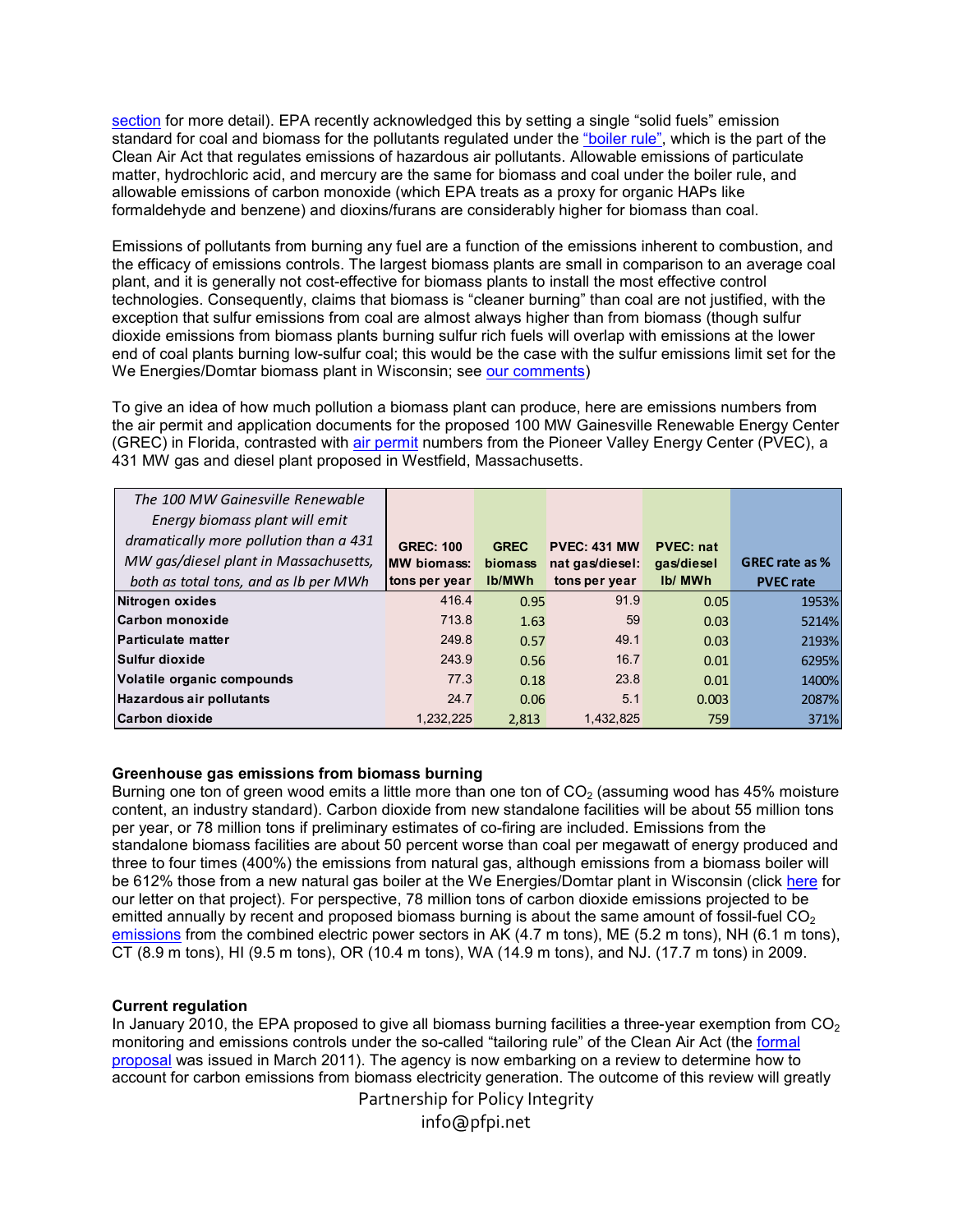influence the industry's long-term viability, but the three-year suspension of permitting means that plants will rush to be built and thus be grandfathered and exempt from carbon accounting if and when EPA reinstitutes it.

Notably, the state of Massachusetts completed a similar multi-stakeholder review in about 7 months. The state-commissioned "Manomet" study concluded that in New England forests, it would take 40 years of re-growth to draw the carbon pollution from biomass electricity generation down to parity with burning coal for those same four decades. True carbon neutrality, meaning that all the carbon released when trees are burned has been recaptured, would take many more decades still. A review of the Manomet study suggests that due to a number of assumptions made in the report, actual time to achieve parity with fossil fuel emissions may be even longer than was concluded.

Concurrently, EPA's new boiler rule sets emission limits on particulate matter, carbon monoxide, hydrochloric acid, dioxins, and mercury, for commercial and industrial boilers that emit more than 25 tons of specified hazardous air pollutants per year. For those that claim emit less, much weaker standards apply (see the section on air pollution for more details). Particulate matter and carbon monoxide are also regulated as critieria air pollutants, along with nitrogen dioxide  $(NO<sub>2</sub>)$ , sulfur dioxide  $(SO<sub>2</sub>)$ , volatile organic carbons (VOCs) and lead. Biomass plants basically go through the same permitting procedures as other facilities with regard to meeting emissions thresholds, etc; however, the Clean Air Act and other environmental legislation contain certain loopholes for biomass power facilities.

#### **Biomass: Coal's Secret Weapon**

In several states, particularly Ohio, coal-burning power plants are blending wood with coal to meet state renewable energy mandates. Burning wood with coal actually increases carbon emissions and can require significant amounts of wood given the relative enormity of most coal plants. The 2,100 MW of biomass power approved by the Ohio Public Utilities Commission would require about 20 million tons of wood fuel a year (see the website of the **Buckeye Forest Council** for more information on biomass in Ohio). But because biomass is considered carbon neutral and renewable, burning forest wood in coalfired power plants qualifies for renewable energy credits and helps utilities attain renewable energy goals.

Burning biomass is also being eyed as the primary means for coal fired-power plants to "reduce" carbon emissions under future federal climate legislation. There is no existing technology that can reduce  $CO<sub>2</sub>$ pollution from coal burning power plants. Carbon capture and sequestration is decades away from commercial viability, if it ever is perfected. Burning trees, however, is viable today, and as long as it is wrongly considered carbon neutral it will remain the carbon emission reduction strategy of choice for coalfired power plants.

#### **Subsidies and incentives for biomass power**

Biomass power benefits handsomely from its classification as renewable energy, which makes it eligible for a raft of federal, state, and ratepayer subsidies and tax breaks. Five are especially important.

*Renewable Energy Credits* - Burning biomass generates Renewable Energy Credits (RECs) under current carbon accounting rules and renewable energy definitions. The definition of biomass as renewable and carbon neutral is integral to the eligibility of biomass facilities to receive Renewable Energy Credits (RECs). Every megawatt-hour of electricity generated at a biomass plant is accompanied by a REC, which can then be sold to power providers who are obligated to purchase a certain amount of energy from renewable sources. The REC's can be sold separately from the power itself, which is fed into the grid and becomes indistinguishable from power generated from conventional sources. RECs thus essentially serve as a demonstration that a certain amount of power has been generated from renewable sources. The value of RECs fluctuates significantly, but at current prices, a 50 MW biomass plant may generate from \$5 million to \$10 million a year.